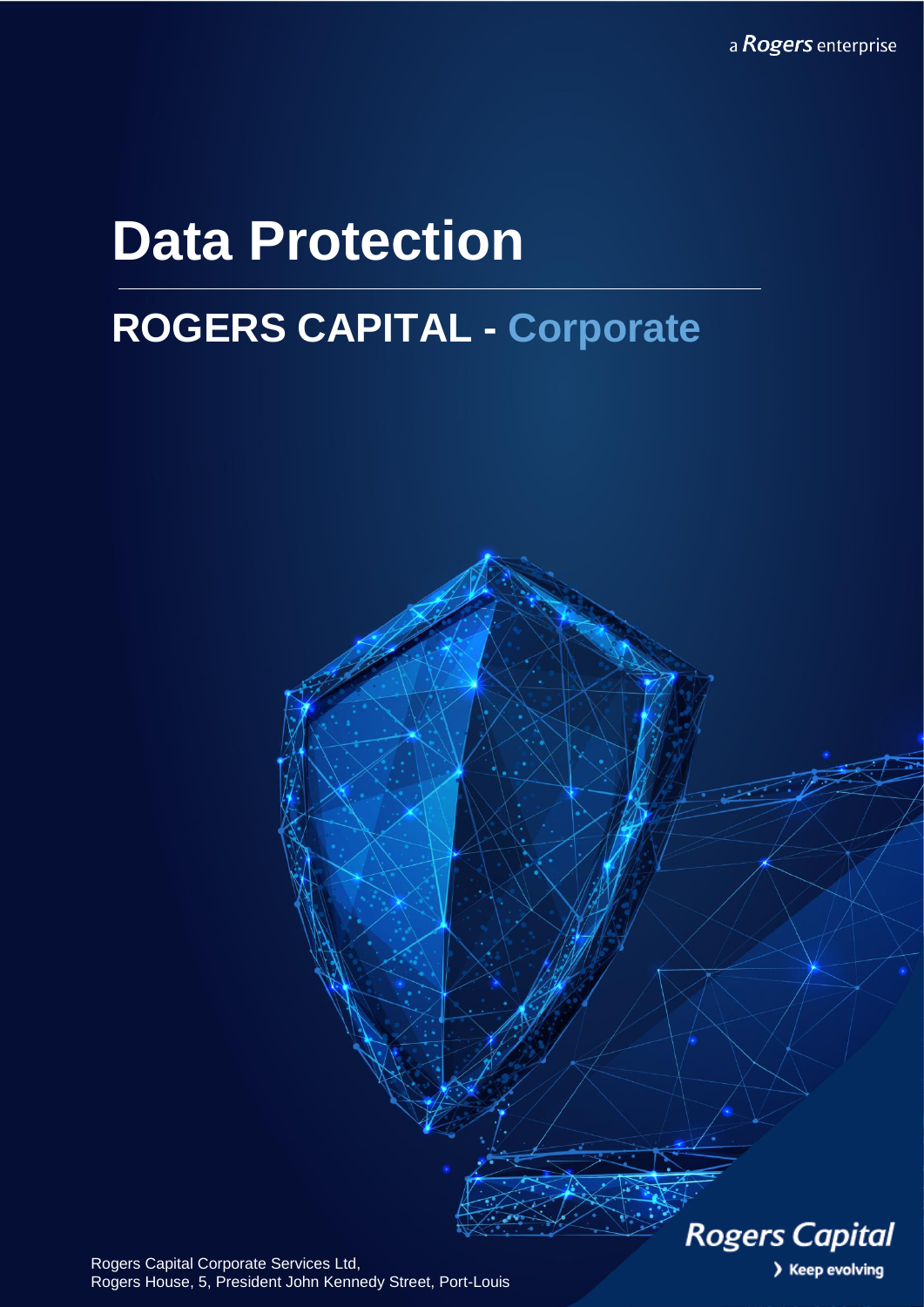# **Purpose**

In our dealings with you, we are called upon to process your personal data. The purpose of this Data Protection Notice is to explain to you:

- 1. Who we are and how we may be contacted;
- 2. The categories of personal data we collect;
- 3. The purpose for which we collect your personal data and the lawful basis for such collection;
- 4. The intended recipients of the personal data;
- 5. Whether the supply of personal data is voluntary or mandatory;
- 6. Your rights relating to your personal data being processed by us;
- 7. The possible existence of automated decision making in respect of your personal data;
- 8. The period for which we will store your personal data;
- 9. Whether, and in what circumstances, we may transfer your personal information to another country, and the safeguards we have put in place in relation to such transfer; and
- 10. How we conduct direct marketing.

#### **Application**

This Data Protection Notice applies to any processing of your personal information by us, whether such information is provided to us through our website, by email, through the filling of forms (including employment-related ones), through the exchange of contractual documents, by letter or fax, verbally, or through any other means. By entering into a business relationship with us, or by providing your personal data to us, you confirm that you are agreeable to the processing of your personal data in accordance with the terms of this Data Protection Notice.

# **Technical terms**

We have tried to use simple and plain English as far as possible in this Data Protection Notice. However, data protection is a complex subject and the use of technical terms from time to time is inevitable. We have therefore set out below definitions of the technical terms we have used in this document: "Personal data": Any data which allows or could allow us to identify you. "Processing": Any manipulation of personal data, including collection, recording, organisation, structuring, storage, adaptation or alteration, retrieval, consultation, use, disclosure by transmission, dissemination or otherwise making available, alignment or combination, restriction, erasure or destruction.

#### **1. Who we are and how we may be contacted**

Details about us and how we may be contacted are set out in the table found in the schedule of this Data Protection Notice (the "Information Table"). We have appointed a Data Protection Officer to monitor the adherence to data protection principles within our organisation. His name and contact details are also set out in the Information Table. You may wish to contact him if you have any query regarding this Data Protection Notice or any other matter relating to your personal data.

#### **2. The categories of personal data we collect**

#### **2.1. Categories**

The categories of personal data we collect are set out in the Information Table. While we have attempted to make the list as exhaustive as possible, there is a possibility we may have omitted come categories due to the complexity of our organisation and the intricacies of our operations. We encourage you to get in touch with our Data Protection Officer if you find that any of your personal data which we collect is not listed in this Data Protection Notice. We will then endeavour to promptly amend this Data Protection Notice accordingly.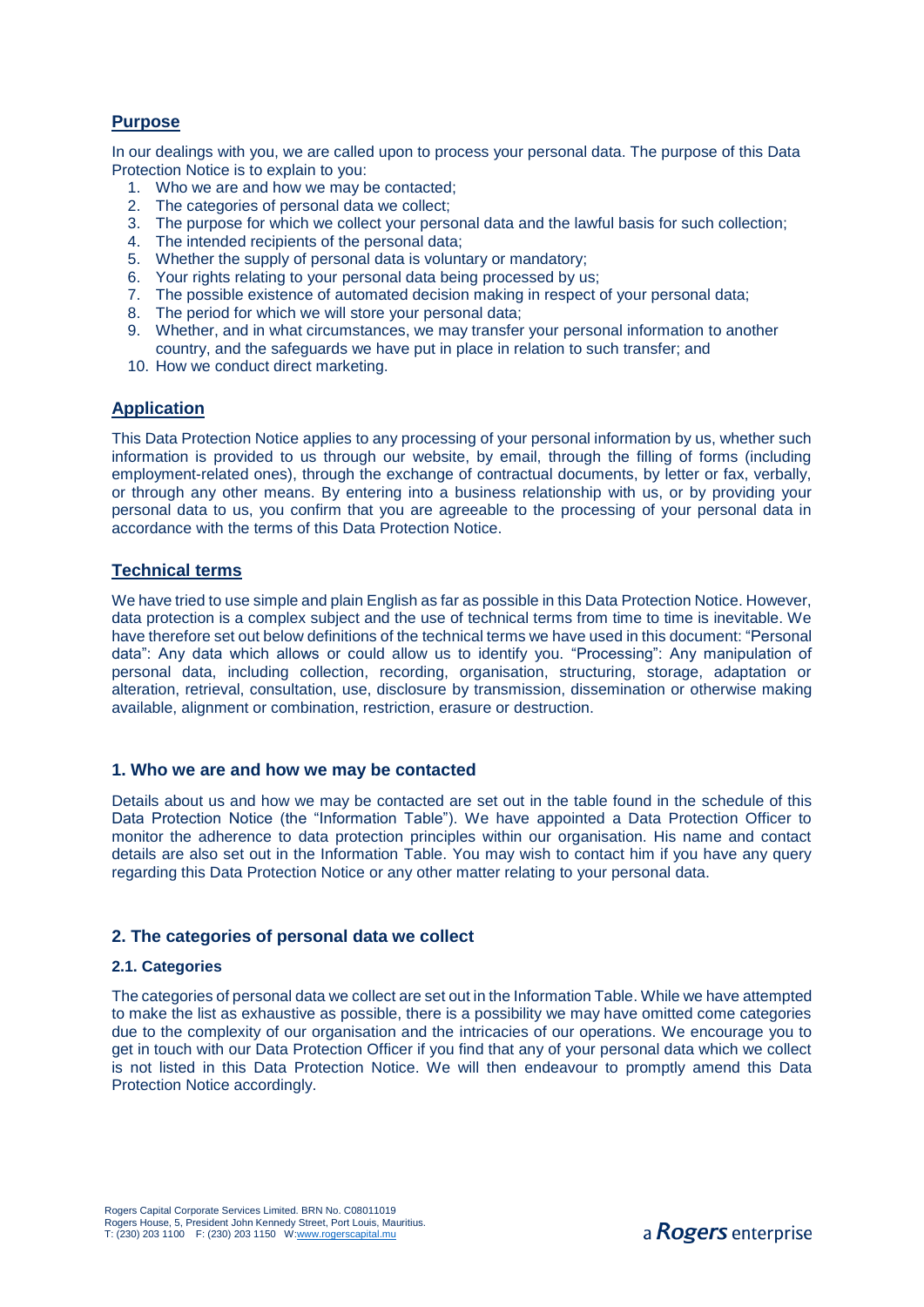#### **2.2. Personal data of children**

We do not knowingly process data relating to a child under the age of 16, without the consent of his parents or guardians. If you are a child under the age of 16, please ensure that you

- a) obtain the consent of your parents or guardians before providing such data to us; and
- b) provide a record of such consent to us.

If you provide us with the personal data of another person, you are responsible for ensuring that such person is made aware of the information contained in this Data Protection Notice and that the person has given you his consent for sharing his personal data with us.

#### **2.3. Special categories of personal data**

Special categories of personal data are data pertaining to racial or ethnic origin, political opinion or adherence, his religious or philosophical beliefs, membership of a trade union, physical or mental health or condition, sexual orientation, practices or preferences, genetic data or biometric data uniquely identifying someone or data relating to the commission or alleged commission of an offence.

We do not collect any of your personal data which falls within the special categories of personal data, unless:

- a) you have consented to the processing for one or more specified purposes;
- b) the processing is necessary:

i. for the performance of a contract to which you are a party or in order to take steps at your request before entering into a contract;

- ii. for compliance with any legal obligation to which we are subject;
- iii. for the purpose of historical, statistical or scientific research; or
- iv. for such other legitimate purposes as may be authorised by law.

The special categories of data which we may collect, in accordance with the above terms, are set out in the Information Table.

### **2.4. Cookies**

Please note that we collect information via cookies and other similar technologies (such as web beacons). Cookies are small text files that are automatically placed on your computer or mobile device when you visit a website. They are stored by your internet browser. Cookies contain basic information about your use of the internet. Your browser sends these cookies back to our website every time you visit it, so it can recognise your computer or mobile device and personalise and enhance your browsing experience.

We invite you to read our Cookie Policy if you wish to further understand our use of cookies in relation to your personal data.

# **3. The purpose for which we collect personal data and the lawful basis for such collection**

#### **3.1. Purpose**

We collect personal data for a number of purposes, including:

- a) to provide services to our clients. You will find a brief description of the services we provide in the Information Table;
- b) to enter into contractual relationships with suppliers and service providers and execute such contracts;
- c) to keep a database of clients and potential clients to communicate with in respect of our services and matters related thereto;
- d) to comply with our legal obligations towards authorities, including the Mauritius Revenue Authority, the Registrar of Companies and the regulators;
- e) to keep a database of candidates who have sent CVs to us, for potential future use;
- f) to keep appropriate employment-related information on employees;

Rogers Capital Corporate Services Limited. BRN No. C08011019 Rogers House, 5, President John Kennedy Street, Port Louis, Mauritius.<br>T: (230) 203 1100 F: (230) 203 1150 W:<u>www.rogerscapital.mu</u>

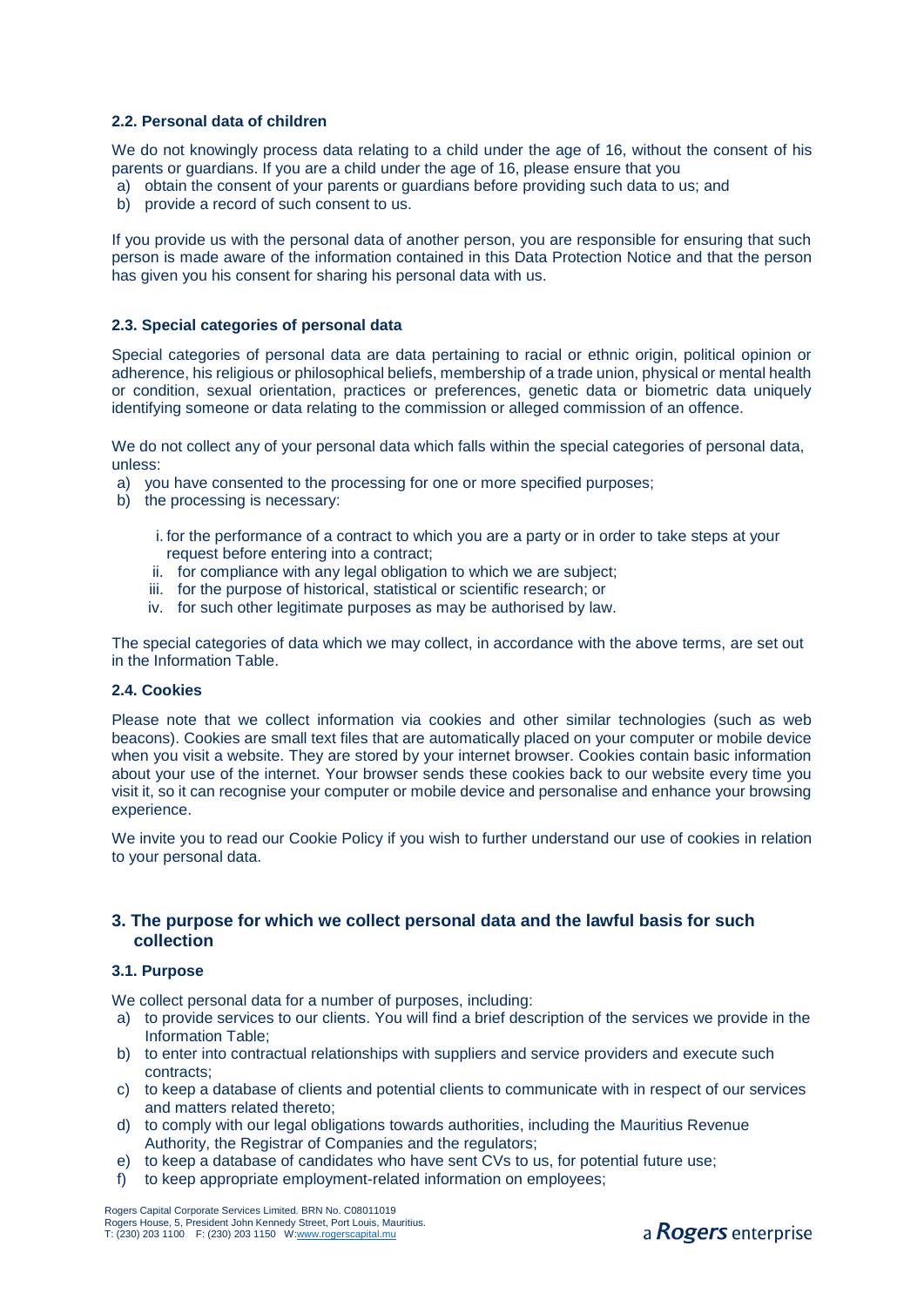- g) to provide facilities and benefits to our employees;
- h) for security purposes;
- i) to generate statistics and reports on different aspects of our business; and
- j) for such other purposes as may be related, directly or indirectly, to our business activities.

#### **3.2. Lawful basis**

The law

- a) provides that we cannot process personal data unless we have a lawful basis for such processing; and
- b) lists a number of lawful bases for the processing of data.

The lawful bases which apply to our processing of your personal data are as follows:

- a) your consent having been obtained; and/or
- b) the processing being necessary:
	- i. for the performance of a contract to which you are a party or in order to take steps at your request before entering into a contract with you; and/or
	- ii. for compliance with any legal obligation to which we are subject; and/or
	- iii. for the purpose of historical, statistical or scientific research; and/or
	- iv. for the legitimate interests pursued by us (except if the processing is unwarranted in any particular case having regard to the harm and prejudice to your rights and freedoms or legitimate interests).

# **4. The intended recipients of the personal data**

The primary purpose of collecting your personal data is for our own uses, in connection with our business relationship with you. In this context, we may disclose your personal information to our collaborators, including our employees, consultants, advisors, directors and service providers who need to access the personal data.

However, we may also be required to disclose your personal data to third parties to comply with our legal obligations. Such third parties may include the Registrar of Companies, the Mauritius Revenue Authority, the Stock Exchange of Mauritius Ltd, the Financial Services Commission and other government authorities. As you are aware, we form part of the Rogers Group. In this context, we may, from time to time, disclose your personal information to other companies forming part of the Rogers Group. The objective of this disclosure is to develop a centralised database of clients, which would help the Rogers Group better identify your needs and provide tailor-made packages and services to you. If you do not wish that your personal data be communicated to other companies within the Rogers Group, we encourage you to notify our Data Protection Officer as soon as possible.

#### **5. Whether the supply of personal data is voluntary or mandatory**

The provision of personal data is of course entirely voluntary. You are free to choose whether to provide your personal data to us or not. Please note however that if you choose not to provide your personal data to us, we may not be able to provide certain services to you or enter into a contractual relationship with you.

# **6. Your rights relating to your personal data being processed by us**

The law confers upon you a number of rights relating to the personal data being processed by us. These rights are set out below. If you wish to exercise any of the said rights, we encourage you to contact our Data Protection Officer.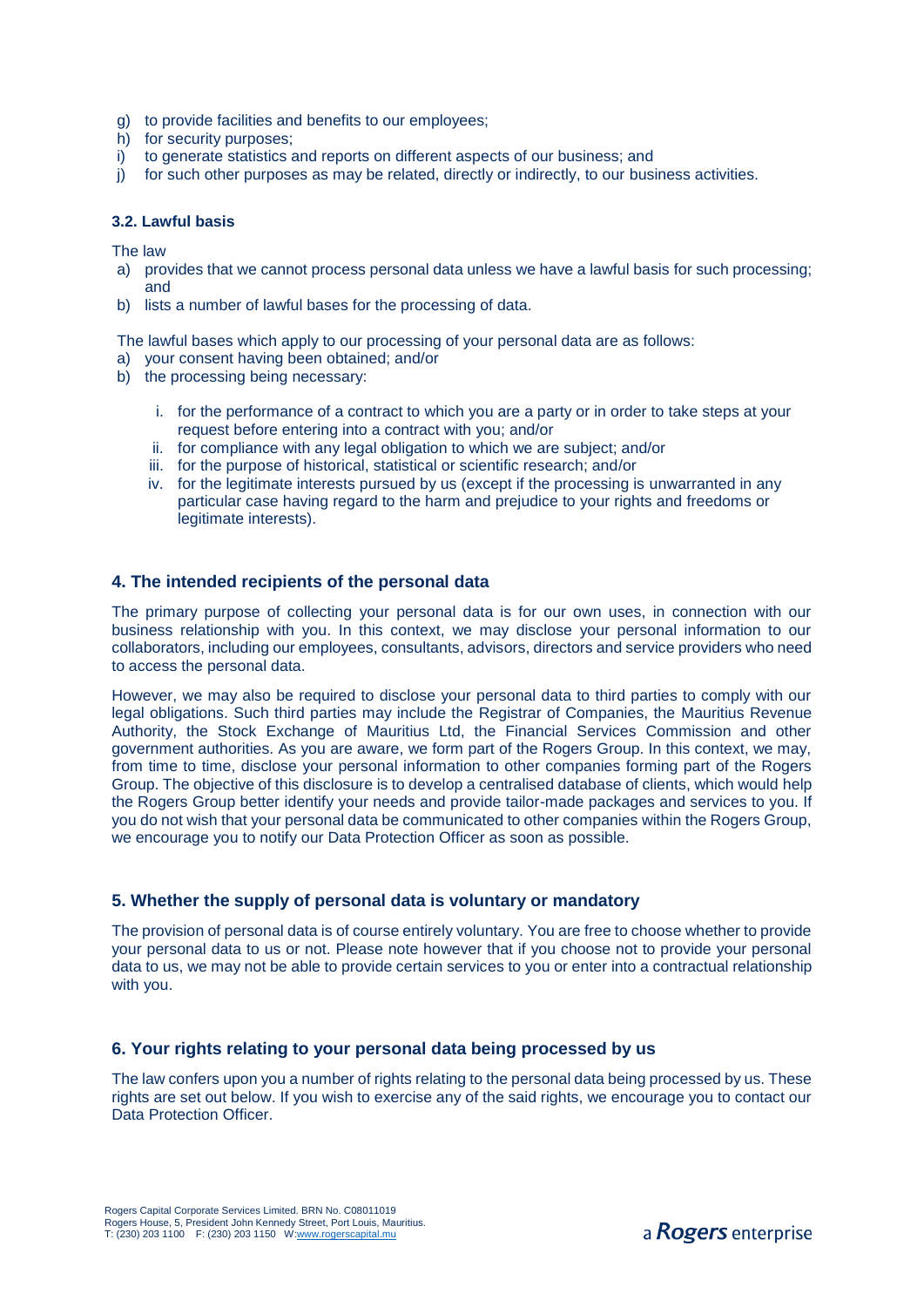#### **6.1. Right to withdraw consent at any time**

Where we process your personal data on the basis of your consent, you may withdraw such consent at any time. The withdrawal of your consent will not affect the lawfulness of any processing done by us prior to such withdrawal. Please note that withdrawing your consent may result in us not being able to provide certain services to you or enter into a contractual relationship with you.

#### **6.2. Right of access**

You may request a copy of the personal data we hold about you. Kindly ensure that such request is made in writing to our Data Protection Officer. Please note that if, in our opinion, your request is manifestly excessive, we may either not attend to your request or charge a fee for attending to same.

#### **6.3. Rectification, erasure or restriction of processing**

You may also, at any time, request:

- a) to have any inaccurate personal data we hold on you corrected. This includes the right to supplement and/or update existing personal data provided to us;
- b) that we erase any personal data we hold on you where
	- i. such data is no longer necessary in relation to the purpose for which it was collected or otherwise processed;
	- ii. you have withdrawn your consent to us holding and processing such data and there are no overriding legitimate grounds for the continued processing; or
	- iii. your personal data has been unlawfully processed. You will understand that this right is not absolute and that it will not be applicable where the exceptions provided for by law apply, including where our processing of your personal data is necessary for the purpose of historical, statistical or scientific research or for compliance with a legal obligation or for the establishment, exercise or defence of a legal claim;
- c) us to restrict processing of your personal data where
	- i. the accuracy of your personal data is contested by you. This restriction will apply for such period as may be necessary to enable us to verify the accuracy of the data;
	- ii. we no longer need the personal data for the purpose of processing;
	- iii. you deem the processing of your personal data to be unlawful, but do not wish us to erase it; or
	- iv. you have objected to the processing of your data. Such restriction will apply pending verification as to our legitimate grounds to keep processing the personal data, despite your objection.

#### **6.4. Right to object**

You have the right to object to our processing of your personal data at any time. Upon receiving such objection, we will stop processing your personal data, except where there are compelling legitimate grounds to continue such processing;

#### **6.5. Right to lodge a complaint**

If you feel that we have not processed your personal data lawfully, please do feel free to contact us through our Data Protection Officer. If you remain unsatisfied, you may lodge a complaint with the Data Protection Commissioner in Mauritius. Her contact details are as follows:

*Address: 5th Floor, SICOM Tower, Wall Street, Ebene Email address: dpo@govmu.org Phone number: + (230) 460-0253 Fax: + (230) 489-7346*

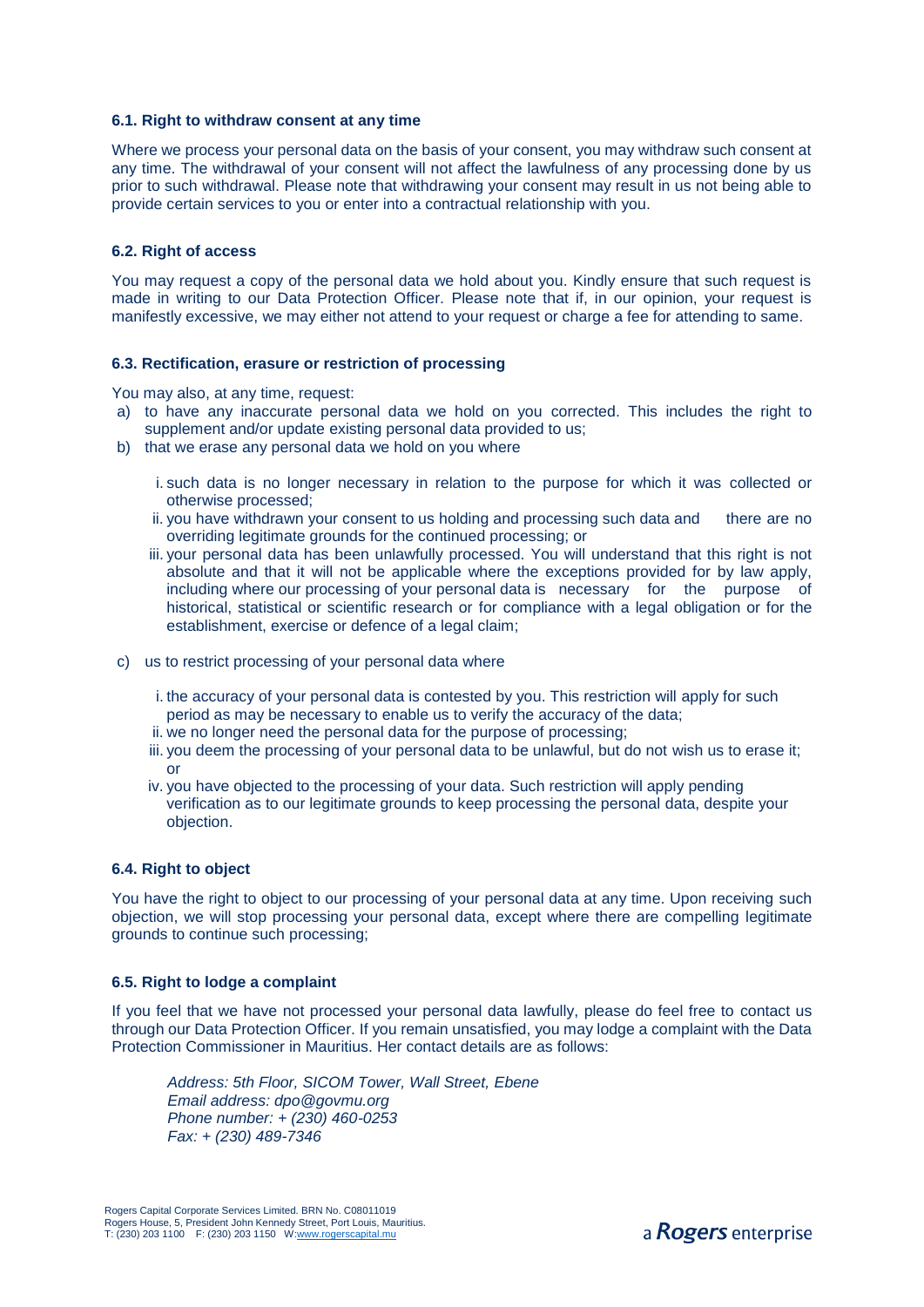# **7. The possible existence of automated decision making in respect of your personal data**

Unless one of the following exceptions apply, we will not process your personal data in such a way to subject you to a decision which produces legal effects concerning you or which significantly affects, you, based solely on automated processing, including profiling:

- a) where the decision is necessary for entering into, or performing, a contract between us;
- b) where the decision is authorised by a law to which we are subject and which lays down suitable measures to safeguard your rights, freedoms and legitimate interests; or
- c) where the decision is based on your explicit consent.

# **8. The period for which we will store your personal data**

The law provides that where the purpose for keeping any personal data has lapsed, we should destroy the data as soon as reasonably practicable. We will keep storing your data for as long as is necessary:

- a) for us to fulfil the purposes we collected it for;
- b) for the performance of any contract which may exist between us;
- c) for us to share with you the latest news regarding our organisation and our services;
- d) for us to keep a record of your preferences in order to service you again on future occasions;
- e) for us to satisfy any legal requirement, including statutory reporting obligations;
- f) for the keeping of adequate records for historical, financial or statistical purposes;
- g) for security purposes;
- h) for the prevention of fraud and abuse; and
- i) for us to defend or enforce our rights.

*We wish to draw your attention to the fact that the legal prescription period in Mauritius (i.e. the period during which one party may sue another after the happening of an event) is 10 years for non-immovableproperty-related matters. Depending on the nature of our relationship with you, we may, in this context, also choose to keep your personal data for at least the legal prescription period in order to be able to defend or enforce our rights. In some circumstances, we may anonymise your personal data by pseudonymisation or encryption, such that the personal data can no longer be associated with you, for research or statistical purposes, in which case we may use this information indefinitely without further notice to you.*

# **9. Whether, and in what circumstances, we may transfer your personal information to another country, and the safeguards we have put in place in relation to such transfer**

*Please refer to the Information Table.*

# **10. How we conduct direct marketing**

You may from time to time receive communication of advertising or marketing material from us ("Direct Marketing") if:

- a) you have given your consent;
- b) you asked for a quote or other information on us:
- c) you have, at any time, purchased goods or services from us and have not opted out of receiving advertising or marketing material;
- d) you have entered into a contractual relationship with us; or
- e) you have provided us with your personal data when you entered a competition or registered for a promotion.

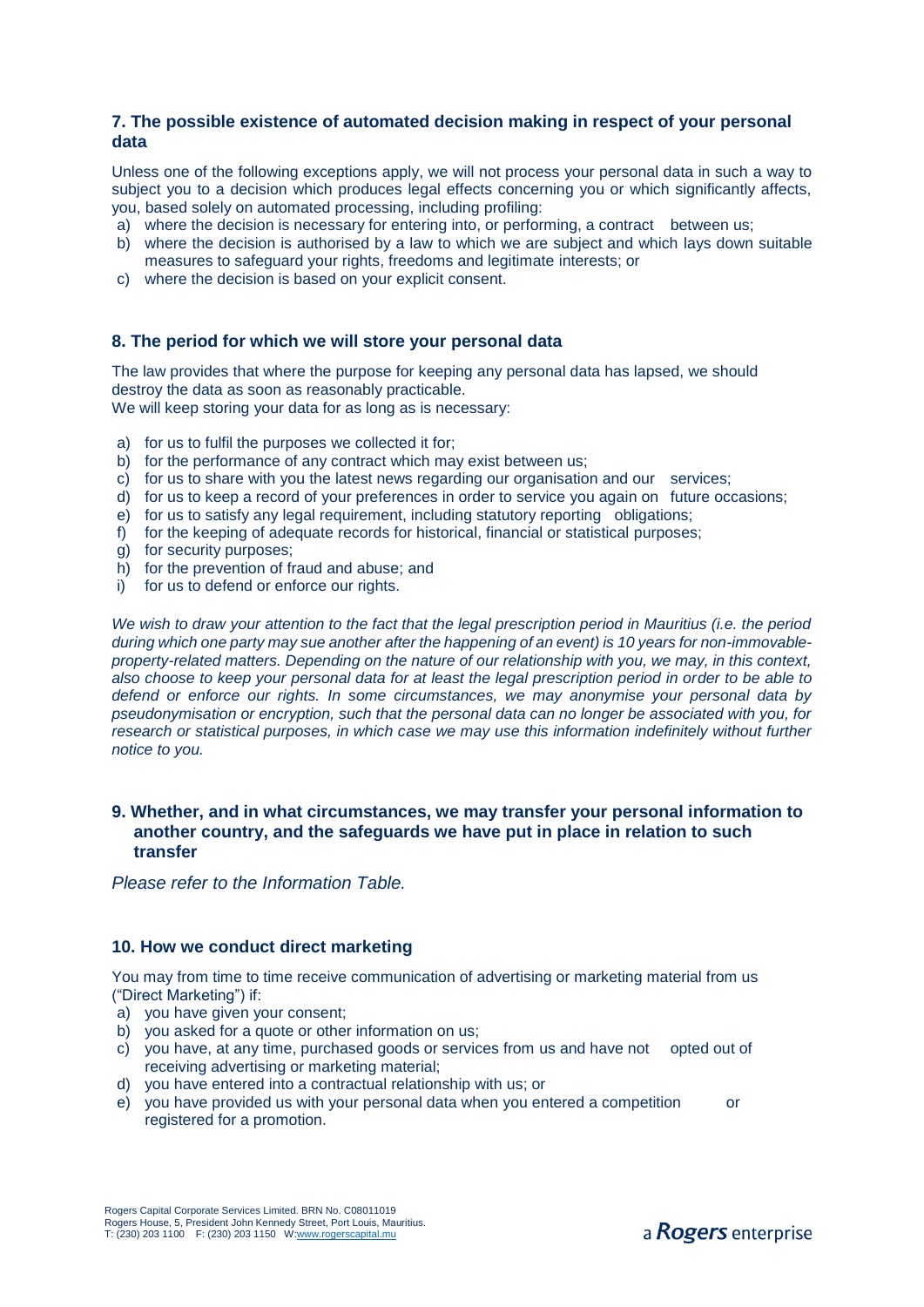You have the right, at any time, to object to the processing of your personal data for direct marketing purposes. Where we receive such an objection from you, we will stop processing your data for direct marketing purposes.

# **11. Queries**

If you have any queries on this Data Protection Notice, we encourage you to get in touch with us through our Data Protection Officer.

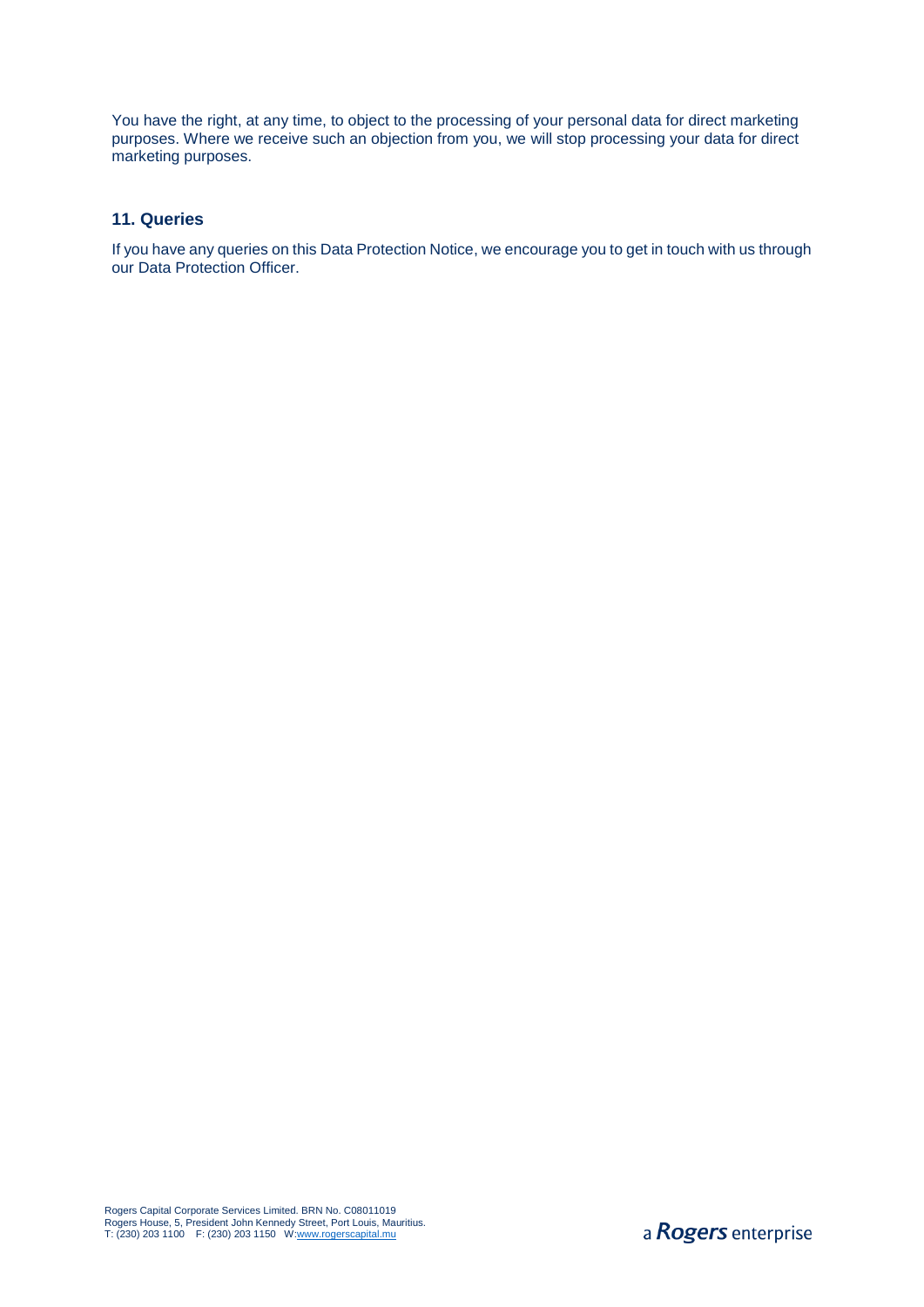| <b>Schedule</b><br><b>The Information Table</b>                                                            |                                                                                                                                                                                               |  |  |
|------------------------------------------------------------------------------------------------------------|-----------------------------------------------------------------------------------------------------------------------------------------------------------------------------------------------|--|--|
| Who we are                                                                                                 | Please refer to Annex A below for the list of our entities.                                                                                                                                   |  |  |
| Our contact details                                                                                        | Address: Rogers House, No. 5 President John Kennedy Street, Port<br>Louis, Mauritius<br>Telephone number: 230 2031100<br>Fax number: 230 2031150<br>Email address: contact@rogerscapital.mu   |  |  |
| <b>Our Data Protection</b><br><b>Officers</b>                                                              | Ms Sooraiya Capery, Ms Nasreenbhai Adam Essack and Ms<br>Mukshina Ramlochun<br>Their contact details are the same as above.                                                                   |  |  |
| The categories of<br>personal data we<br>collect (including the<br>special categories of<br>personal data) | Please refer to Annex B below.                                                                                                                                                                |  |  |
| Our services                                                                                               | Please refer to Annex A below for the list of our entities and their<br>corresponding activities.                                                                                             |  |  |
| Transfer of personal<br>data to another<br>country                                                         | We endeavour to ensure that whenever we transfer personal data to<br>other countries, the recipients of such personal data comply with all<br>applicable data protection laws and principles. |  |  |

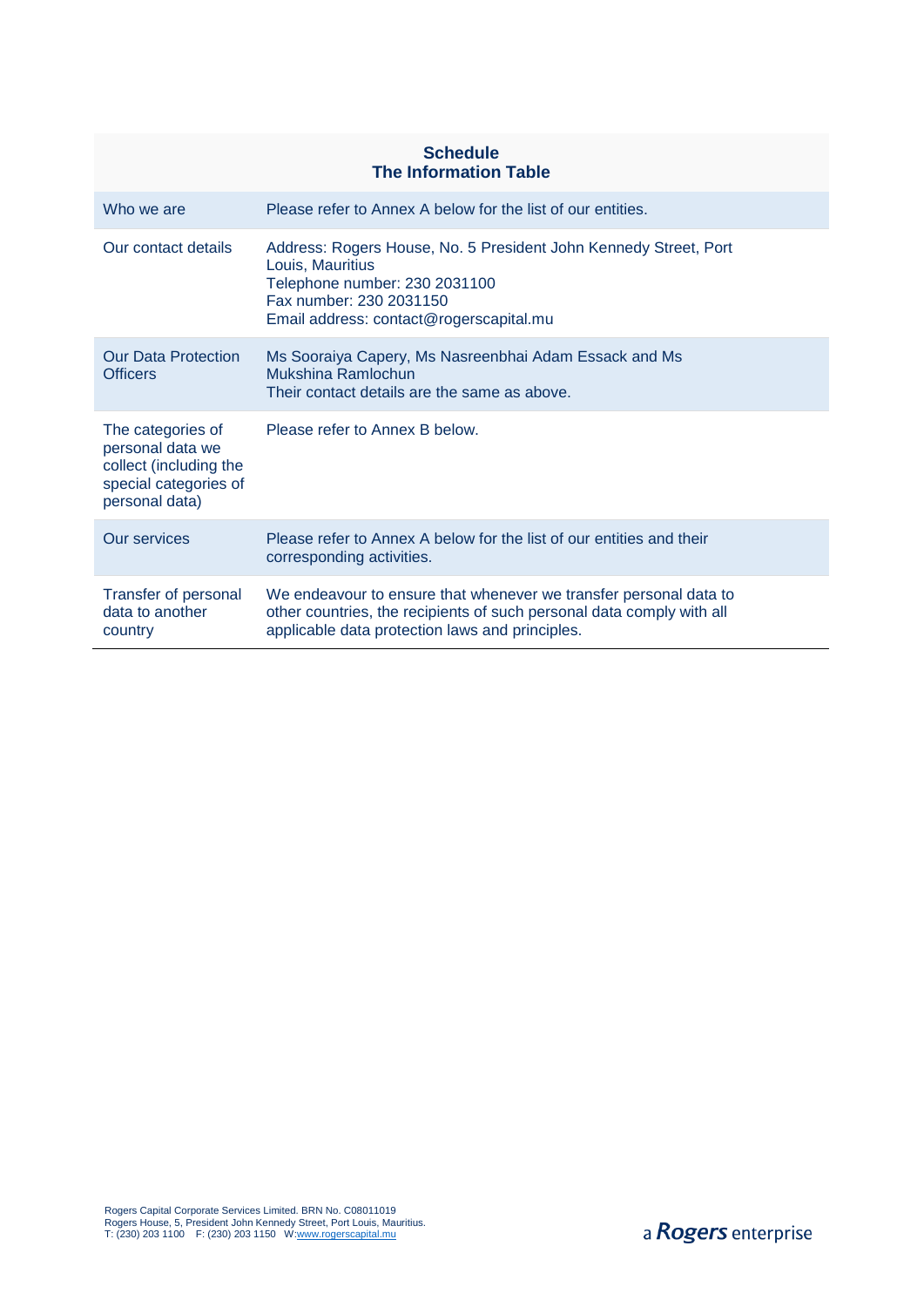# **Annex A The List of entities that form part of the enterprise**

| <b>Entity</b>                                                | <b>Business Activity</b>                                                                                    |
|--------------------------------------------------------------|-------------------------------------------------------------------------------------------------------------|
| Rogers Capital Corporate Services Limited<br>("RCCS")        | Management of Companies, Accounting and<br><b>Tax Services</b>                                              |
| Rogers Capital Fund Services Ltd ("RCFS")                    | Management of Companies, Accounting and<br><b>Tax Services</b>                                              |
| Rogers Capital Trustees Services Ltd                         | <b>Corporate Trusteeship</b>                                                                                |
| Rogers Capital Nominee Ltd                                   | Nominee shareholding for companies under the<br>management of RCFS                                          |
| Rogers Capital Nominee 1 Ltd                                 | Nominee shareholding for companies under the<br>management of RCCS                                          |
| Rogers Capital Nominee 2 Ltd                                 | Nominee shareholding for companies under the<br>management of RCCS                                          |
| <b>River Court Nominees Limited</b>                          | Nominee shareholding for companies under the<br>management of RCCS                                          |
| <b>Rogers Capital City Executives Ltd</b>                    | Corporate directorship for Global Business<br>Category 2 companies under the management<br>of RCCS and RCFS |
| Rogers Capital Corporate Services (Seychelles)<br>Ltd        | Management of Companies incorporated in<br>Seychelles                                                       |
| Globefin Management Services Limited ("GMS")                 | <b>Management Company</b>                                                                                   |
| Globefin Corporate Services Ltd                              | Company secretarial services to domestic<br>companies                                                       |
| <b>Globefin Nominees Ltd</b>                                 | Nominee shareholding for companies under the<br>management of GMS                                           |
| Rogers Capital Specialist Services Ltd                       | <b>Investment Holding</b>                                                                                   |
| Rogers Capital Captive Insurance Management<br>Services Ltd* | Insurance Manager and Captive Insurance<br>Agent                                                            |
| Rogers Capital Business Services Ltd                         | <b>Outsourcing services</b>                                                                                 |
| <b>Rogers Capital Accounting Services Ltd</b>                | Accounting and related services                                                                             |
| Rogers Capital Payroll Services Ltd                          | Payroll and related services                                                                                |
| Rogers Capital Corporate Services Pte<br>(Singapore) Ltd     | Administration of companies incorporated in<br>Singapore                                                    |

*\*This entity is managed by Rogers Capital Corporate Services Limited and therefore has been included as part of this Data Protection Notice.*

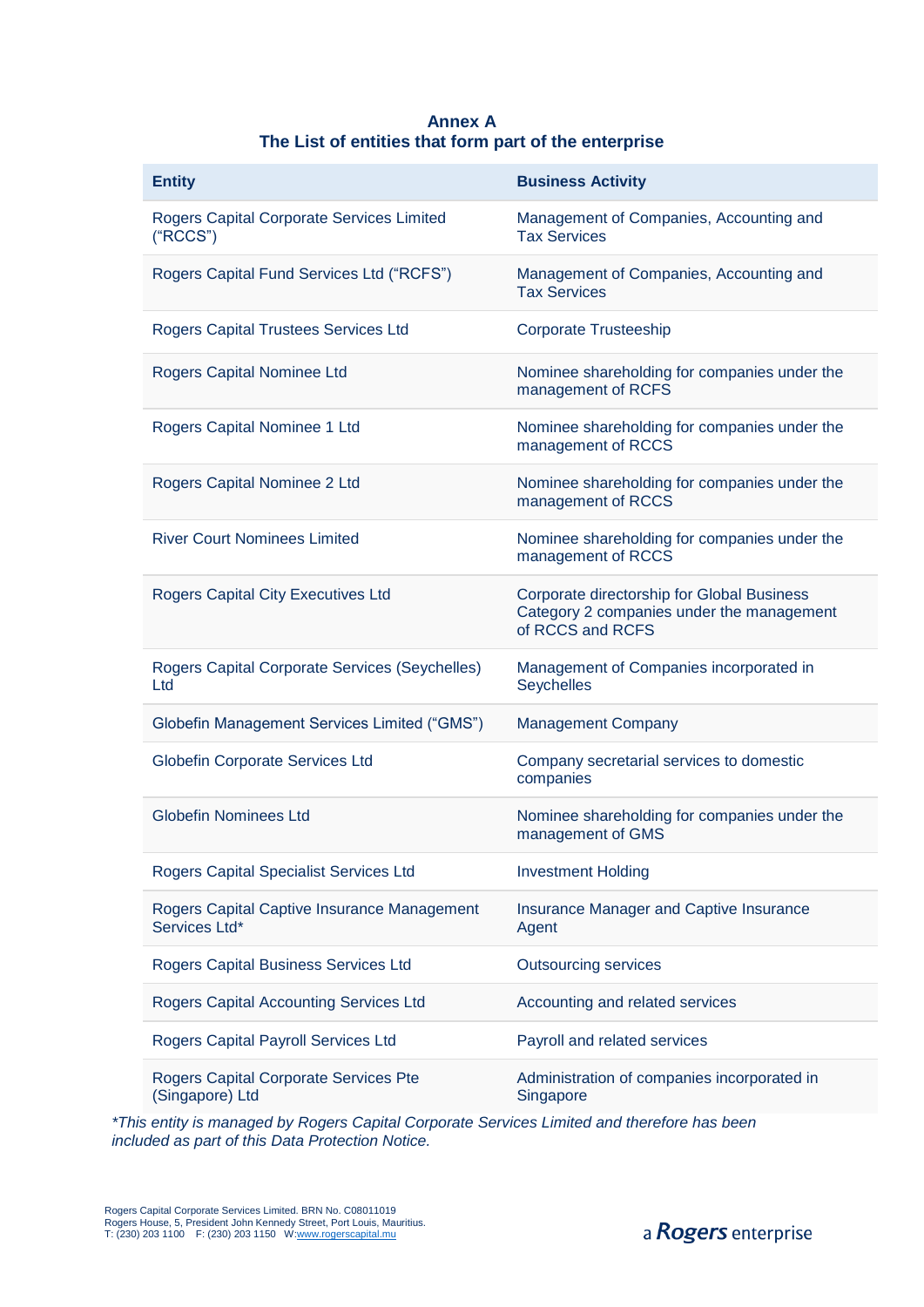| <b>Categories of personal data</b>                                                        | <b>Examples</b>                                                                                                                                                                                                                                                                  |
|-------------------------------------------------------------------------------------------|----------------------------------------------------------------------------------------------------------------------------------------------------------------------------------------------------------------------------------------------------------------------------------|
| <b>Identity</b>                                                                           | - First name<br>- Maiden name<br>- Last name<br>- Username or similar identifier<br>- Marital status<br>- Job title<br>- Date of birth<br>- Gender<br>- Signature<br>- National Identity Card<br>- Passport<br>- Proof of Address<br>- Bank Reference Letter                     |
| <b>Contact details</b>                                                                    | <b>Email Address</b><br>- Telephone numbers<br>- Fax numbers<br>- Address<br>- Telephone number of next of kin for emergency<br>purposes                                                                                                                                         |
| Financial                                                                                 | - Credit/Debit card numbers<br>- Payment card details (including security code<br>numbers) and other related billing information<br>- Bank details<br>- Payment card details<br>- Details of source of funds and source of wealth<br>- Salary details                            |
| Transactional                                                                             | - Payments to and from you<br>- Services/goods purchase history                                                                                                                                                                                                                  |
| <b>Technical</b>                                                                          | Internet Protocol (IP) address<br>- Login data<br>- Browser type and version<br>- Time zone setting and location<br>- Browser plug-in types and versions<br>- Operating system and platform<br>- Other technology on the devices used to access our<br>website<br>- Traffic data |
| Preferences and interests                                                                 | - Hobbies<br>- Dietary requirements                                                                                                                                                                                                                                              |
| Usage                                                                                     | - Information about how you use our website and<br>service (You may also wish to consult our Cookie<br>Policy).                                                                                                                                                                  |
| Additional information we collect<br>if your<br>relationship with us is an HR-<br>related | Qualifications and related details<br>- CVs<br>- Records of past employment including previous salary<br>- Employment records, including remuneration details,                                                                                                                   |

**Annex B The categories of personal data we hold**

Rogers Capital Corporate Services Limited. BRN No. C08011019<br>Rogers House, 5, President John Kennedy Street, Port Louis, Mauritius.<br>T: (230) 203 1100 F: (230) 203 1150 W:<u>www.rogerscapital.mu</u>